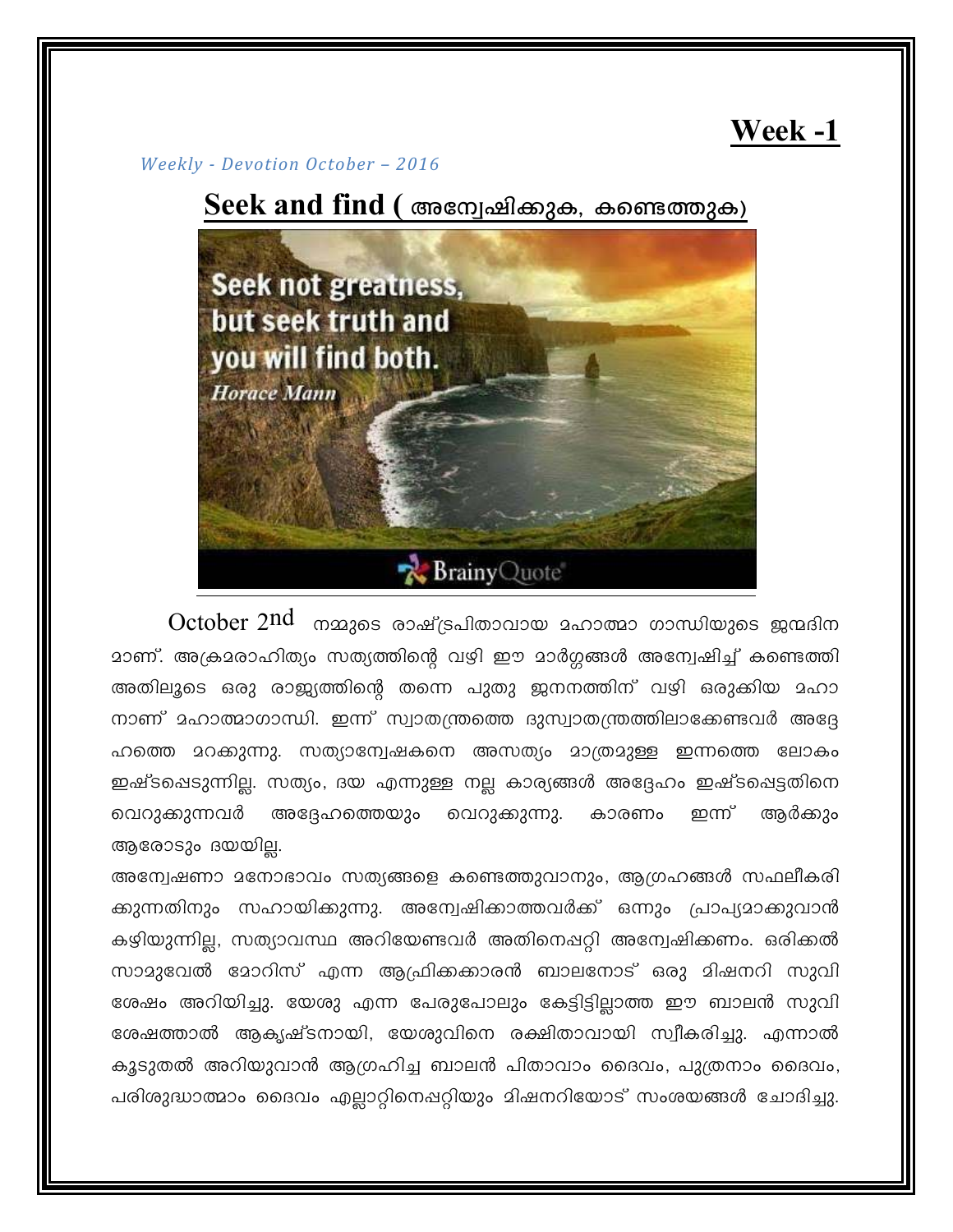

ത്രീത്വത്തിൽ മൂന്നാമൻ എന്ന മിഷ നറിയുടെ വാക്ക് വീണ്ടും പല അവനിലുളവാക്കി. സംശയങ്ങൾ വ്യക്തമായ ഒരു ഉത്തരം ലഭിഷാ നാഗ്രഹിച്ച സാമുവേലിനെ ഇംഗ്ല ണ്ടിലുള്ള തന്റെ ഗുരുവിന്റെ അടു ക്കലേക്ക് സുവിശേഷകൻ അയച്ചു. താൻ കണ്ടെത്തിയ ഗുരുവിനോ ടൊഷം സാമുവേൽ ഞായാറാഴ്ച ആരാധനയ്ക്കായി ദേവാലയത്തി ലെത്തി. അന്നത്തെ വചന സന്ദേശ ത്തിനായി എഴുന്നേറ്റു നിന്ന പാസ്റ്റ സാമുവേൽ റോട് றற സഭ യ്ക്കുള്ള ഒരു ദൂത് മെദവം തന്നത് പങ്കുവച്ചുകൊള്ളട്ടെ എന്ന്

ചോദിച്ചു. കറുത്ത വർഗ്ഗക്കാരനായ സാമുവേലിനെ വെള്ളക്കാർ സൂക്ഷിച്ചുനോക്കി. ഇവരുടെ നോട്ടത്തിന്റെ അർത്ഥം മനസ്സിലാക്കിയ പാസ്റ്റർ അവസരം നൽകുവാൻ ഭയപ്പെട്ടു. എന്നാലവന്റെ മുഖത്തെ തേജസ്റ്റ്, ദൃഢത ഇവ കണ്ട പാസ്റ്റർ തലകുലുക്കി അനുവാദം നൽകി. നമുക്ക് പ്രാർത്ഥിക്കാം എന്ന പറഞ്ഞ നിമിഷം തന്നെ ഒരു ശക്തി അവനിൽ നിന്നൊഴുകുവാൻ തുടങ്ങി. ആഫ്രിക്കകാരനെ ദേഷ്യത്തോടെ വെറുഷോടെ നോക്കിയവർ മുട്ടുകുത്തിനിന്ന് കരയുവാൻ തുടങ്ങി. ഇന്നുവരെ ഇത്രയും വെള്ളക്കാരെ ഒന്നിച്ച് കണ്ടിട്ടില്ലാത്തവൻ, ദൈവചനം പഠിക്കാത്തവൻ, പ്രസംഗിക്കാത്തവൻ ഇതെങ്ങനെ സംഭവിച്ചു. പരിശുദ്ധാത്മാവിനെപ്പറ്റി അറിയുവാ നാഗ്രഹിച്ച അവന്റെ മേൽ ദൈവം തന്റെ പരിശുദ്ധാത്മാവിനെ അയച്ചു. അതേ ആഗ്രഹത്തോടെ ഇറങ്ങി സത്യമായ കാര്യത്തെക്കുറിച്ച് അന്വേഷിക്കുന്നവർക്ക്, അത് കണ്ടെത്തി അനുഭവിഷാനും മറ്റുള്ളവരിലേക്ക് അത് പകരുവാനും കഴിയും. വെള്ളക്കാരയ വിശ്വാസികളുടെ ആദ്യ അനുഭാവമായിരുന്നു ഇത്, ഈ വലിയ ആഗ്രഹമാണ് സാമുവേൽ മോറിസ് എന്ന ദൈവദാസനെ ലോകത്തിന് ലഭിഷാൻ കാരണമായത്.

ഭയത്തിന്റെ പിടിയിലകപ്പെട്ട അറിവില്ലാത്ത തന്റെ ശിഷ്യന്മാരെ ശക്തരും ഇഞാനിക ളുമാക്കുവാനാണ്, കാത്തിരുന്ന് പരുശുദ്ധാത്മാവിനെ പ്രാപിക്കുക എന്ന നിർദ്ദേശം